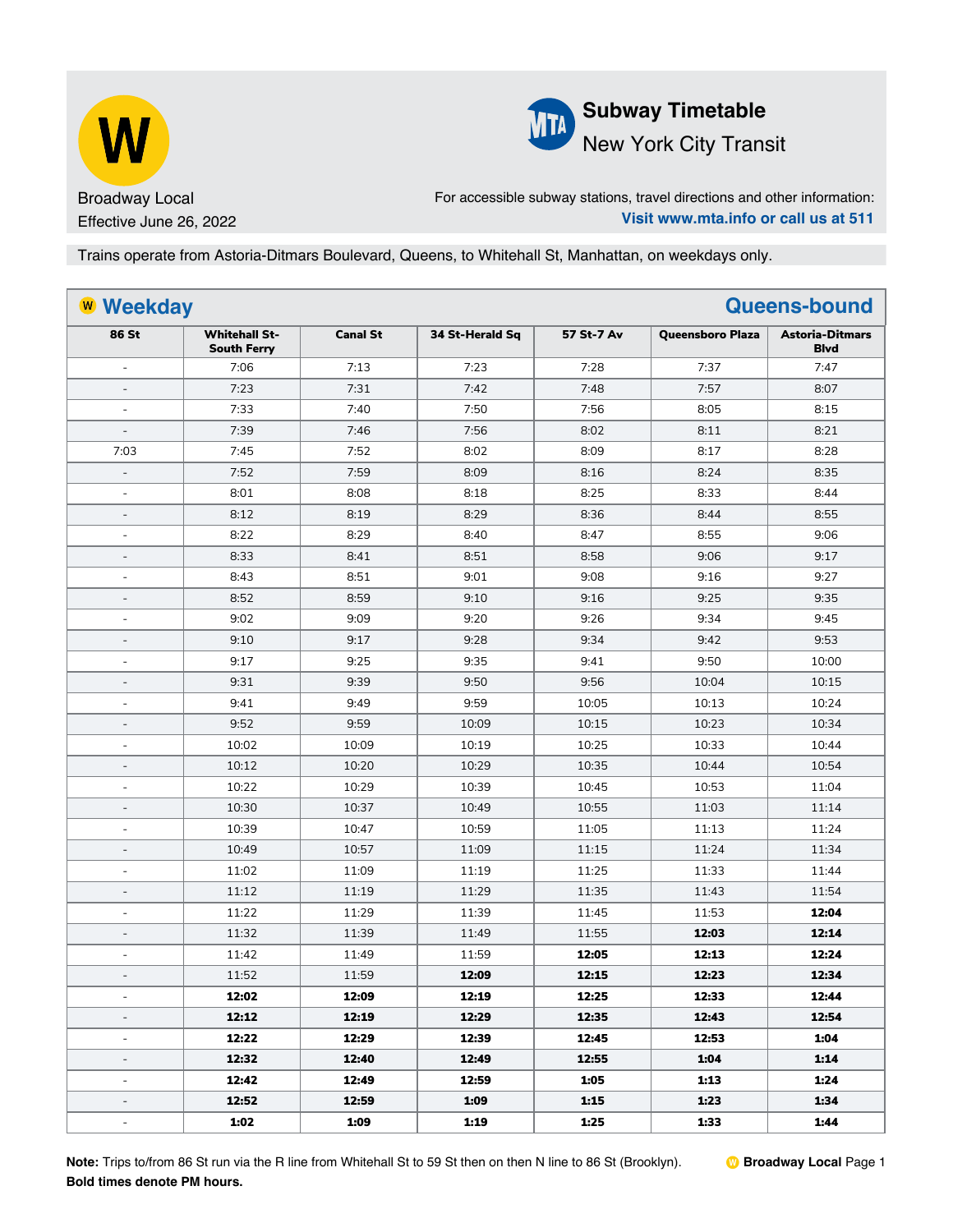| 86 St                        | <b>Whitehall St-</b><br><b>South Ferry</b> | <b>Canal St</b> | 34 St-Herald Sq | 57 St-7 Av | <b>Queensboro Plaza</b> | <b>Astoria-Ditmars</b><br><b>Blvd</b> |
|------------------------------|--------------------------------------------|-----------------|-----------------|------------|-------------------------|---------------------------------------|
| $\blacksquare$               | 1:12                                       | 1:19            | 1:29            | 1:35       | 1:43                    | 1:54                                  |
| ÷,                           | 1:22                                       | 1:29            | 1:39            | 1:45       | 1:53                    | 2:04                                  |
| $\qquad \qquad -$            | 1:32                                       | 1:39            | 1:49            | 1:55       | 2:03                    | 2:14                                  |
| ÷,                           | 1:42                                       | 1:49            | 1:59            | 2:05       | 2:13                    | 2:24                                  |
| $\qquad \qquad \blacksquare$ | 1:52                                       | 1:59            | 2:09            | 2:15       | 2:23                    | 2:34                                  |
| $\overline{\phantom{a}}$     | 2:02                                       | 2:09            | 2:19            | 2:25       | 2:33                    | 2:44                                  |
| $\overline{\phantom{a}}$     | 2:12                                       | 2:19            | 2:29            | 2:35       | 2:43                    | 2:54                                  |
| $\overline{\phantom{a}}$     | 2:22                                       | 2:29            | 2:39            | 2:45       | 2:54                    | 3:04                                  |
| $\qquad \qquad \blacksquare$ | 2:32                                       | 2:39            | 2:49            | 2:55       | 3:04                    | 3:14                                  |
| ÷,                           | 2:42                                       | 2:49            | 2:59            | 3:05       | 3:14                    | 3:24                                  |
| $\qquad \qquad \blacksquare$ | 2:52                                       | 2:59            | 3:09            | 3:15       | 3:24                    | 3:34                                  |
| $\overline{\phantom{a}}$     | 3:02                                       | 3:09            | 3:19            | 3:25       | 3:34                    | 3:44                                  |
| $\overline{\phantom{a}}$     | 3:12                                       | 3:19            | 3:29            | 3:35       | 3:44                    | 3:54                                  |
| $\blacksquare$               | 3:22                                       | 3:29            | 3:39            | 3:45       | 3:54                    | 4:04                                  |
| $\qquad \qquad -$            | 3:31                                       | 3:38            | 3:48            | 3:54       | 4:03                    | 4:13                                  |
| $\overline{\phantom{a}}$     | 3:41                                       | 3:48            | 3:58            | 4:05       | 4:13                    | 4:24                                  |
| $\overline{\phantom{a}}$     | 3:51                                       | 3:58            | 4:08            | 4:15       | 4:24                    | 4:34                                  |
| $\blacksquare$               | 4:00                                       | 4:07            | 4:18            | 4:25       | 4:34                    | 4:44                                  |
| $\qquad \qquad \blacksquare$ | 4:10                                       | 4:17            | 4:28            | 4:35       | 4:44                    | 4:54                                  |
| $\blacksquare$               | 4:20                                       | 4:28            | 4:38            | 4:44       | 4:53                    | 5:04                                  |
| $\qquad \qquad \blacksquare$ | 4:29                                       | 4:37            | 4:47            | 4:54       | 5:03                    | 5:14                                  |
| $\blacksquare$               | 4:37                                       | 4:45            | 4:55            | 5:01       | 5:11                    | 5:22                                  |
| $\qquad \qquad -$            | 4:48                                       | 4:56            | 5:06            | 5:12       | 5:22                    | 5:33                                  |
| $\overline{\phantom{a}}$     | 4:59                                       | 5:06            | 5:17            | 5:23       | 5:33                    | 5:44                                  |
| $\qquad \qquad \blacksquare$ | 5:10                                       | 5:17            | 5:28            | 5:34       | 5:44                    | 5:55                                  |
| 4:33                         | 5:15                                       | 5:23            | 5:34            | 5:40       | 5:50                    | 6:01                                  |
| $\overline{\phantom{a}}$     | 5:19                                       | 5:26            | 5:37            | 5:43       | 5:53                    | 6:04                                  |
| $\overline{\phantom{a}}$     | 5:27                                       | 5:34            | 5:45            | 5:51       | 6:01                    | 6:12                                  |
| $\overline{\phantom{a}}$     | 5:36                                       | 5:44            | 5:54            | 6:01       | 6:10                    | 6:22                                  |
| $\blacksquare$               | 5:48                                       | 5:56            | 6:06            | 6:13       | 6:22                    | 6:33                                  |
| $\overline{\phantom{a}}$     | 5:58                                       | 6:05            | 6:16            | 6:22       | 6:32                    | 6:43                                  |
| $\blacksquare$               | 6:09                                       | 6:17            | 6:27            | 6:34       | 6:43                    | 6:54                                  |
| $\blacksquare$               | 6:19                                       | 6:26            | 6:37            | 6:43       | 6:52                    | 7:03                                  |
| $\blacksquare$               | 6:31                                       | 6:38            | 6:49            | 6:55       | 7:04                    | 7:15                                  |
| $\blacksquare$               | 6:40                                       | 6:47            | 6:58            | 7:04       | 7:13                    | 7:24                                  |
| $\overline{\phantom{a}}$     | 6:51                                       | 6:58            | 7:09            | 7:15       | 7:23                    | 7:34                                  |
| $\blacksquare$               | 7:00                                       | 7:07            | 7:17            | 7:23       | 7:32                    | 7:42                                  |
| $\overline{\phantom{a}}$     | 7:10                                       | 7:17            | 7:27            | 7:33       | 7:42                    | 7:52                                  |
| $\blacksquare$               | 7:18                                       | 7:25            | 7:35            | 7:41       | 7:50                    | 8:00                                  |
| $\qquad \qquad \blacksquare$ | 7:28                                       | 7:35            | 7:45            | 7:51       | 8:00                    | 8:10                                  |
|                              | 7:38                                       | 7:46            | 7:57            | 8:03       | 8:11                    | 8:22                                  |
| $\overline{\phantom{a}}$     | 7:49                                       | 7:57            | 8:07            | 8:13       | 8:21                    | 8:32                                  |
|                              | 7:59                                       | 8:06            | 8:16            | 8:22       | 8:31                    | 8:41                                  |
| $\blacksquare$               | 8:09                                       | 8:16            | 8:26            | 8:32       | 8:40                    | 8:51                                  |
| $\overline{\phantom{a}}$     | 8:19                                       | 8:26            | 8:36            | 8:42       | 8:51                    | 9:01                                  |
| $\overline{\phantom{a}}$     | 8:28                                       | 8:36            | 8:45            | 8:51       | 9:00                    | 9:10                                  |
|                              | 8:37                                       | 8:45            | 8:56            | 9:02       | 9:10                    | 9:21                                  |
| $\blacksquare$               | 8:49                                       | 8:56            | 9:07            | 9:13       | 9:22                    | 9:32                                  |
|                              | 8:59                                       | 9:06            | 9:17            | 9:23       | 9:31                    | 9:42                                  |
|                              |                                            |                 |                 |            |                         |                                       |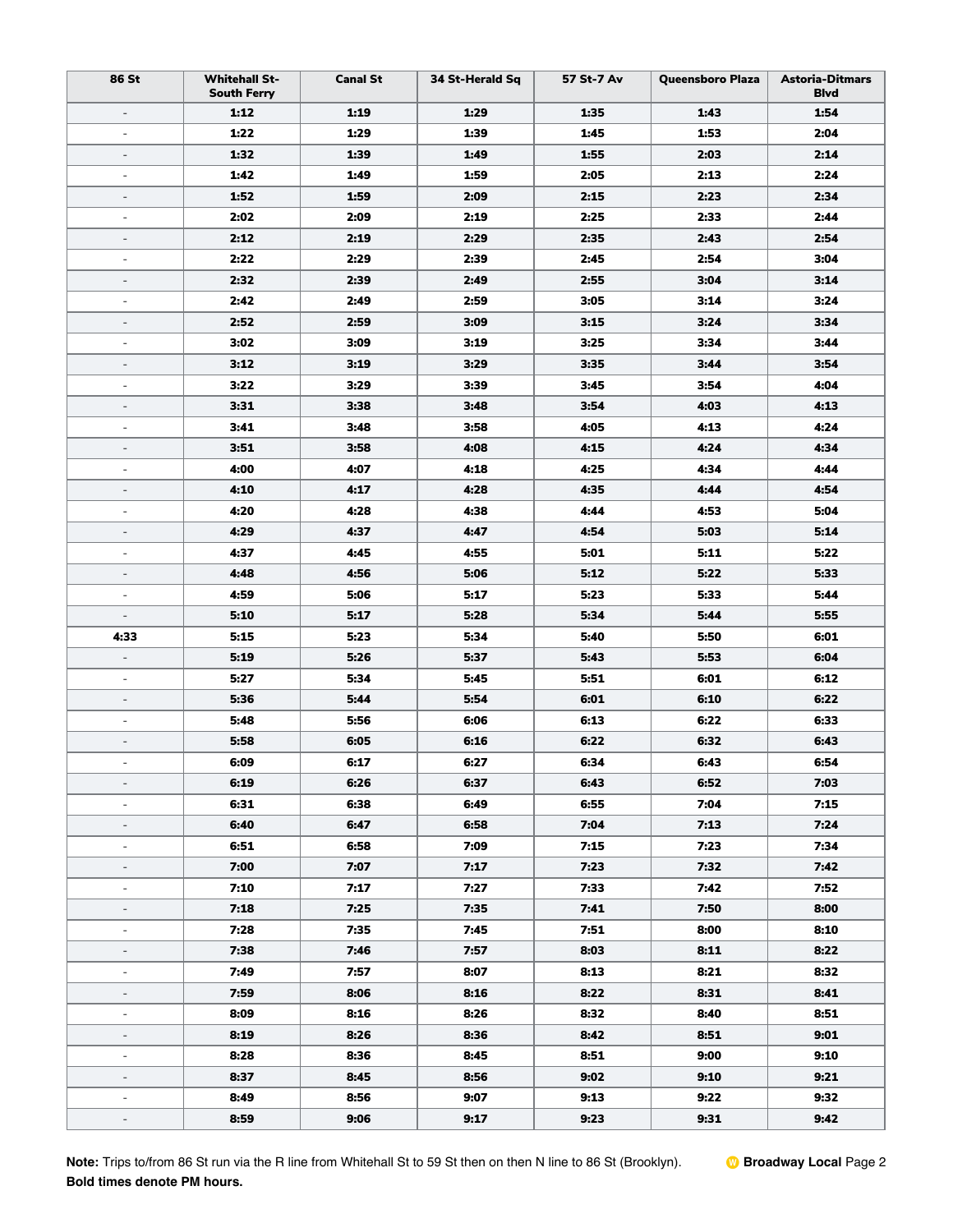| 86 St                    | <b>Whitehall St-</b><br><b>South Ferry</b> | <b>Canal St</b> | 34 St-Herald Sq | 57 St-7 Av | <b>Queensboro Plaza</b> | <b>Astoria-Ditmars</b><br><b>B</b> lvd |
|--------------------------|--------------------------------------------|-----------------|-----------------|------------|-------------------------|----------------------------------------|
| ۰                        | 9:09                                       | 9:16            | 9:28            | 9:34       | 9:42                    | 9:53                                   |
| $\overline{\phantom{0}}$ | 9:20                                       | 9:28            | 9:37            | 9:43       | 9:52                    | 10:02                                  |
| $\overline{\phantom{a}}$ | 9:32                                       | 9:40            | 9:49            | 9:55       | 10:04                   | 10:14                                  |
| $\overline{\phantom{0}}$ | 9:43                                       | 9:51            | 10:00           | 10:06      | 10:15                   | 10:25                                  |
| $\overline{\phantom{a}}$ | 9:52                                       | 10:00           | 10:09           | 10:15      | 10:23                   | 10:34                                  |
| $\overline{\phantom{a}}$ | 10:02                                      | 10:10           | 10:19           | 10:25      | 10:33                   | 10:44                                  |
| $\overline{\phantom{0}}$ | 10:14                                      | 10:21           | 10:30           | 10:36      | 10:45                   | 10:55                                  |

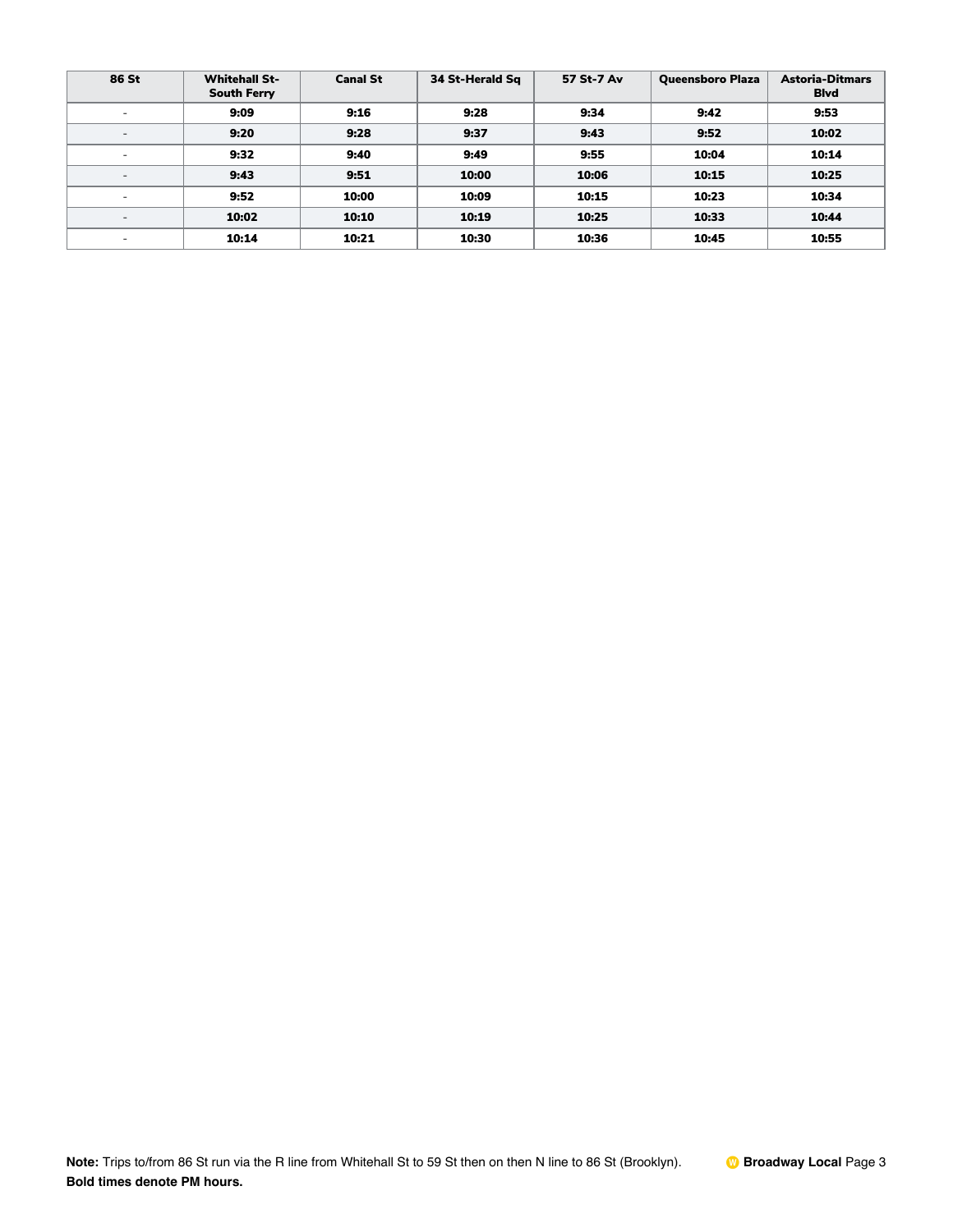| <b>W</b> Weekday<br><b>Manhattan-bound</b> |                         |            |                 |                 |                                            |                              |  |
|--------------------------------------------|-------------------------|------------|-----------------|-----------------|--------------------------------------------|------------------------------|--|
| <b>Astoria-Ditmars</b><br><b>Blvd</b>      | <b>Queensboro Plaza</b> | 57 St-7 Av | 34 St-Herald Sq | <b>Canal St</b> | <b>Whitehall St-</b><br><b>South Ferry</b> | 86 St                        |  |
| 6:13                                       | 6:22                    | 6:31       | 6:36            | 6:45            | 6:53                                       | $\equiv$                     |  |
| 6:33                                       | 6:42                    | 6:51       | 6:56            | 7:05            | 7:13                                       | $\overline{\phantom{a}}$     |  |
| 6:43                                       | 6:52                    | 7:01       | 7:06            | 7:15            | 7:23                                       | $\overline{\phantom{a}}$     |  |
| 6:53                                       | 7:02                    | 7:12       | 7:17            | 7:26            | 7:34                                       | $\blacksquare$               |  |
| 7:03                                       | 7:13                    | 7:22       | 7:27            | 7:36            | 7:44                                       | $\blacksquare$               |  |
| 7:13                                       | 7:23                    | 7:32       | 7:37            | 7:47            | 7:55                                       | $\blacksquare$               |  |
| 7:23                                       | 7:33                    | 7:42       | 7:47            | 7:57            | 8:05                                       | $\sim$                       |  |
| 7:32                                       | 7:42                    | 7:51       | 7:56            | 8:06            | 8:14                                       | $\blacksquare$               |  |
| 7:43                                       | 7:53                    | 8:02       | 8:07            | 8:17            | 8:25                                       | $\sim$                       |  |
| 7:53                                       | 8:03                    | 8:13       | 8:18            | 8:28            | 8:36                                       | $\blacksquare$               |  |
| 8:03                                       | 8:14                    | 8:24       | 8:29            | 8:39            | 8:47                                       | $\sim$                       |  |
| 8:12                                       | 8:23                    | 8:33       | 8:38            | 8:48            | 8:56                                       | $\overline{\phantom{a}}$     |  |
| 8:19                                       | 8:30                    | 8:40       | 8:46            | 8:56            | 9:05                                       | $\sim$                       |  |
| 8:26                                       | 8:37                    | 8:47       | 8:52            | 9:02            | 9:12                                       | $\blacksquare$               |  |
| 8:33                                       | 8:44                    | 8:54       | 8:59            | 9:09            | 9:17                                       | 9:59                         |  |
| 8:39                                       | 8:50                    | 9:00       | 9:05            | 9:15            | 9:23                                       | $\overline{\phantom{a}}$     |  |
| 8:49                                       | 9:00                    | 9:10       | 9:16            | 9:26            | 9:34                                       | $\overline{\phantom{a}}$     |  |
| 8:59                                       | 9:10                    | 9:20       | 9:26            | 9:36            | 9:44                                       | $\overline{\phantom{a}}$     |  |
| 9:11                                       | 9:22                    | 9:32       | 9:38            | 9:48            | 9:56                                       | $\blacksquare$               |  |
| 9:17                                       | 9:28                    | 9:37       | 9:43            | 9:53            | 10:01                                      | 10:46                        |  |
| 9:21                                       | 9:32                    | 9:41       | 9:46            | 9:56            | 10:04                                      | $\blacksquare$               |  |
| 9:31                                       | 9:41                    | 9:50       | 9:56            | 10:06           | 10:14                                      | $\overline{\phantom{a}}$     |  |
| 9:41                                       | 9:51                    | 10:00      | 10:06           | 10:15           | 10:24                                      | $\overline{\phantom{a}}$     |  |
| 9:49                                       | 9:59                    | 10:08      | 10:14           | 10:23           | 10:32                                      | $\overline{\phantom{a}}$     |  |
| 9:58                                       | 10:09                   | 10:18      | 10:23           | 10:33           | 10:41                                      | $\blacksquare$               |  |
| 10:05                                      | 10:16                   | 10:25      | 10:30           | 10:42           | 10:51                                      | $\overline{\phantom{a}}$     |  |
| 10:20                                      | 10:31                   | 10:39      | 10:45           | 10:54           | 11:04                                      | $\blacksquare$               |  |
| 10:30                                      | 10:41                   | 10:49      | 10:55           | 11:04           | 11:14                                      | $\overline{\phantom{a}}$     |  |
| 10:40                                      | 10:51                   | 10:59      | 11:05           | 11:14           | 11:24                                      | $\blacksquare$               |  |
| 10:50                                      | 11:01                   | 11:09      | 11:15           | 11:24           | 11:34                                      | $\overline{\phantom{a}}$     |  |
| 11:00                                      | 11:11                   | 11:19      | 11:25           | 11:34           | 11:44                                      | $\overline{\phantom{a}}$     |  |
| 11:10                                      | 11:21                   | 11:29      | 11:35           | 11:44           | 11:54                                      | $\blacksquare$               |  |
| 11:20                                      | 11:31                   | 11:39      | 11:45           | 11:54           | 12:04                                      | $\equiv$                     |  |
| 11:30                                      | 11:41                   | 11:49      | 11:55           | 12:04           | 12:14                                      | $\qquad \qquad \blacksquare$ |  |
| 11:40                                      | 11:51                   | 11:59      | 12:05           | 12:14           | 12:24                                      | $\overline{\phantom{a}}$     |  |
| 11:50                                      | 12:01                   | 12:09      | 12:15           | 12:24           | 12:34                                      | $\overline{\phantom{a}}$     |  |
| 12:00                                      | 12:11                   | 12:19      | 12:25           | 12:34           | 12:44                                      | $\blacksquare$               |  |
| 12:10                                      | 12:21                   | 12:29      | 12:35           | 12:44           | 12:54                                      | $\qquad \qquad \blacksquare$ |  |
| 12:20                                      | 12:31                   | 12:39      | 12:45           | 12:54           | 1:04                                       | $\overline{\phantom{a}}$     |  |
| 12:30                                      | 12:41                   | 12:49      | 12:55           | 1:04            | 1:14                                       | $\overline{\phantom{a}}$     |  |
| 12:40                                      | 12:51                   | 12:59      | 1:05            | 1:14            | 1:24                                       | $\blacksquare$               |  |
| 12:50                                      | 1:01                    | 1:09       | 1:15            | 1:24            | 1:34                                       | $\qquad \qquad \blacksquare$ |  |
| 1:00                                       | 1:11                    | 1:19       | 1:25            | 1:34            | 1:44                                       | $\overline{\phantom{a}}$     |  |
| 1:10                                       | 1:21                    | 1:29       | 1:35            | 1:44            | 1:54                                       | $\overline{\phantom{a}}$     |  |
| 1:20                                       | 1:31                    | 1:39       | 1:45            | 1:54            | 2:04                                       | $\blacksquare$               |  |
| 1:30                                       | 1:41                    | 1:49       | 1:55            | 2:04            | 2:14                                       | $\overline{\phantom{a}}$     |  |
| 1:40                                       | 1:51                    | 1:59       | 2:05            | 2:14            | 2:24                                       | $\overline{\phantom{a}}$     |  |

**Note:** Trips to/from 86 St run via the R line from Whitehall St to 59 St then on then N line to 86 St (Brooklyn). **Bold times denote PM hours.**

W **Broadway Local** Page 4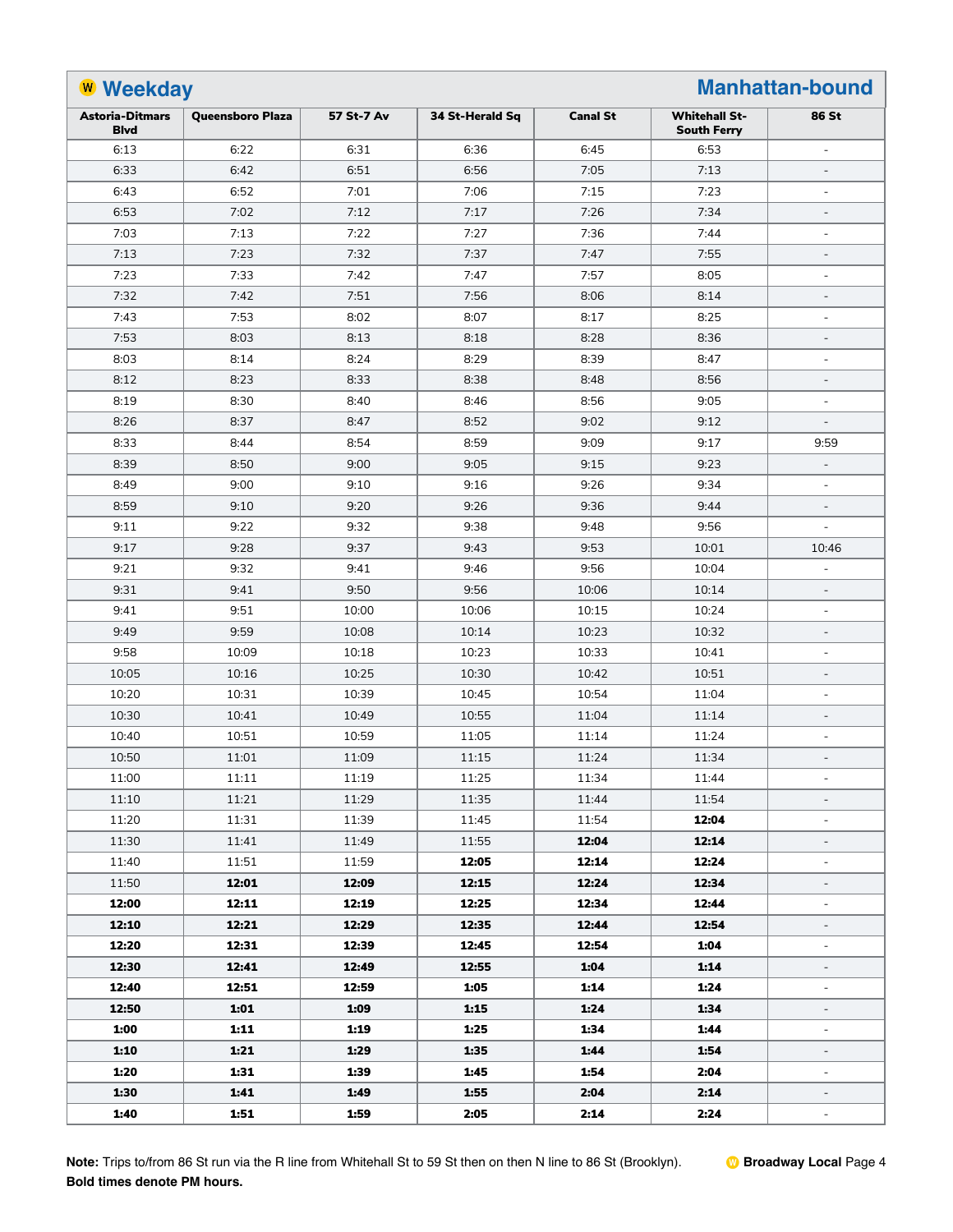| <b>Astoria-Ditmars</b><br><b>Blvd</b> | Queensboro Plaza | 57 St-7 Av | 34 St-Herald Sq | <b>Canal St</b> | <b>Whitehall St-</b><br><b>South Ferry</b> | 86 St                    |
|---------------------------------------|------------------|------------|-----------------|-----------------|--------------------------------------------|--------------------------|
| 1:50                                  | 2:01             | 2:09       | 2:15            | 2:24            | 2:34                                       | $\overline{\phantom{a}}$ |
| 2:00                                  | 2:11             | 2:19       | 2:25            | 2:34            | 2:44                                       | $\blacksquare$           |
| 2:10                                  | 2:21             | 2:29       | 2:35            | 2:44            | 2:54                                       | $\overline{\phantom{a}}$ |
| 2:20                                  | 2:31             | 2:39       | 2:45            | 2:54            | 3:04                                       | $\overline{\phantom{a}}$ |
| 2:30                                  | 2:41             | 2:49       | 2:55            | 3:04            | 3:14                                       | $\overline{\phantom{a}}$ |
| 2:40                                  | 2:51             | 2:59       | 3:05            | 3:14            | 3:24                                       | $\equiv$                 |
| 2:51                                  | 3:01             | 3:10       | 3:15            | 3:25            | 3:33                                       | $\overline{\phantom{a}}$ |
| 3:01                                  | 3:11             | 3:20       | 3:25            | 3:35            | 3:43                                       | $\blacksquare$           |
| 3:11                                  | 3:21             | 3:30       | 3:35            | 3:45            | 3:53                                       | $\overline{\phantom{0}}$ |
| 3:21                                  | 3:31             | 3:40       | 3:45            | 3:55            | 4:03                                       | $\blacksquare$           |
| 3:31                                  | 3:41             | 3:50       | 3:55            | 4:05            | 4:13                                       | $\overline{\phantom{0}}$ |
| 3:41                                  | 3:51             | 4:00       | 4:05            | 4:15            | 4:23                                       | $\overline{\phantom{a}}$ |
| 3:49                                  | 3:59             | 4:08       | 4:13            | 4:23            | 4:31                                       | $\overline{\phantom{a}}$ |
| 4:00                                  | 4:10             | 4:19       | 4:24            | 4:34            | 4:42                                       | $\blacksquare$           |
| 4:11                                  | 4:21             | 4:30       | 4:36            | 4:45            | 4:53                                       | $\blacksquare$           |
| 4:20                                  | 4:31             | 4:40       | 4:46            | 4:55            | 5:03                                       | $\overline{\phantom{a}}$ |
| 4:30                                  | 4:40             | 4:49       | 4:55            | 5:04            | 5:12                                       | $\blacksquare$           |
| 4:39                                  | 4:49             | 4:58       | 5:04            | 5:14            | 5:22                                       | $\equiv$                 |
| 4:47                                  | 4:57             | 5:07       | 5:12            | 5:22            | 5:30                                       | $\overline{\phantom{a}}$ |
| 4:59                                  | 5:09             | 5:19       | 5:25            | 5:35            | 5:43                                       | $\blacksquare$           |
| 5:11                                  | 5:21             | 5:31       | 5:36            | 5:46            | 5:54                                       | $\overline{\phantom{a}}$ |
| 5:20                                  | 5:30             | 5:40       | 5:45            | 5:55            | 6:03                                       | $\blacksquare$           |
| 5:28                                  | 5:38             | 5:48       | 5:53            | 6:03            | 6:11                                       | $\blacksquare$           |
| 5:39                                  | 5:49             | 5:59       | 6:04            | 6:14            | 6:22                                       | $\overline{\phantom{a}}$ |
| 5:48                                  | 5:58             | 6:08       | 6:13            | 6:23            | 6:33                                       | $\blacksquare$           |
| 6:01                                  | 6:11             | 6:21       | 6:26            | 6:36            | 6:44                                       | $\blacksquare$           |
| 6:09                                  | 6:19             | 6:29       | 6:35            | 6:45            | 6:53                                       | $\qquad \qquad =$        |
| 6:20                                  | 6:30             | 6:39       | 6:45            | 6:55            | 7:03                                       | $\overline{\phantom{a}}$ |
| 6:31                                  | 6:41             | 6:50       | 6:56            | 7:06            | 7:14                                       | $\overline{\phantom{a}}$ |
| 6:38                                  | 6:48             | 6:58       | 7:03            | 7:13            | 7:21                                       | $\equiv$                 |
| 6:47                                  | 6:57             | 7:07       | 7:12            | 7:22            | 7:30                                       | ÷                        |
| 6:58                                  | 7:08             | 7:17       | 7:22            | 7:32            | 7:40                                       | $\overline{\phantom{a}}$ |
| 7:11                                  | 7:20             | 7:29       | 7:35            | 7:44            | 7:52                                       | $\overline{\phantom{a}}$ |
| 7:19                                  | 7:28             | 7:37       | 7:43            | 7:52            | 8:01                                       | $\blacksquare$           |
| 7:29                                  | 7:38             | 7:47       | 7:53            | 8:02            | 8:11                                       | $\overline{\phantom{a}}$ |
| 7:38                                  | 7:48             | 7:57       | 8:02            | 8:12            | 8:21                                       | $\overline{\phantom{a}}$ |
| 7:48                                  | 7:57             | 8:06       | 8:12            | 8:21            | 8:30                                       | $\overline{\phantom{a}}$ |
| 7:57                                  | 8:06             | 8:15       | 8:21            | 8:30            | 8:38                                       | $\blacksquare$           |
| 8:07                                  | 8:16             | 8:25       | 8:31            | 8:40            | 8:51                                       | $\overline{\phantom{0}}$ |
| 8:18                                  | 8:28             | 8:37       | 8:42            | 8:52            | 9:01                                       | $\blacksquare$           |
| 8:27                                  | 8:37             | 8:46       | 8:51            | 9:01            | 9:11                                       | $\sim$                   |
| 8:36                                  | 8:45             | 8:54       | 9:00            | 9:09            | 9:17                                       | 10:02                    |
| 8:46                                  | 8:55             | 9:04       | 9:10            | 9:19            | 9:27                                       | $\equiv$                 |
| 8:55                                  | 9:05             | 9:14       | 9:19            | 9:29            | 9:37                                       | $\blacksquare$           |
| 9:06                                  | 9:15             | 9:24       | 9:30            | 9:39            | 9:47                                       | $\overline{\phantom{a}}$ |
| 9:16                                  | 9:25             | 9:34       | 9:40            | 9:49            | 9:57                                       | $\overline{\phantom{a}}$ |
| 9:26                                  | 9:35             | 9:44       | 9:50            | 9:59            | 10:07                                      | $\overline{\phantom{a}}$ |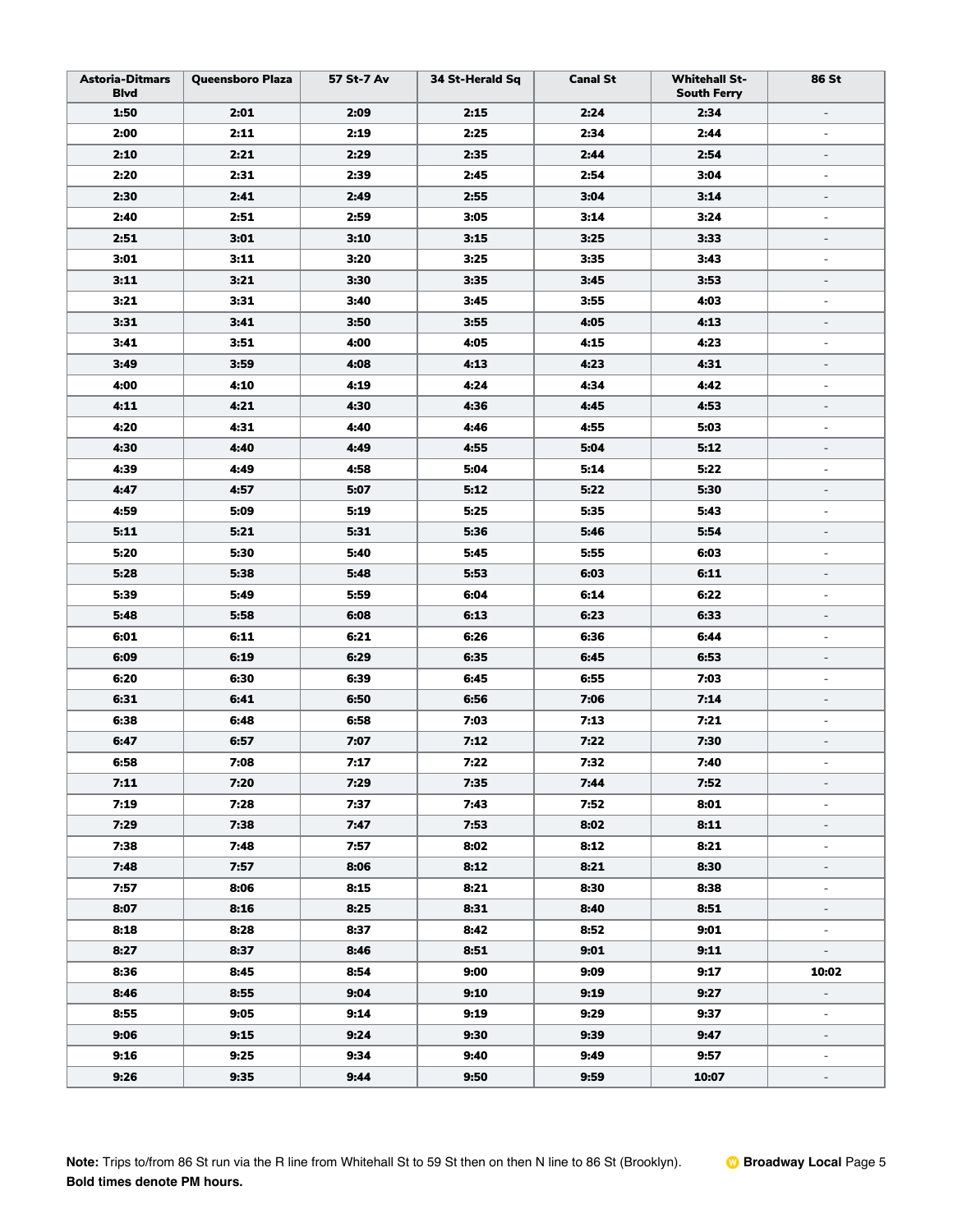

tr00wa22004